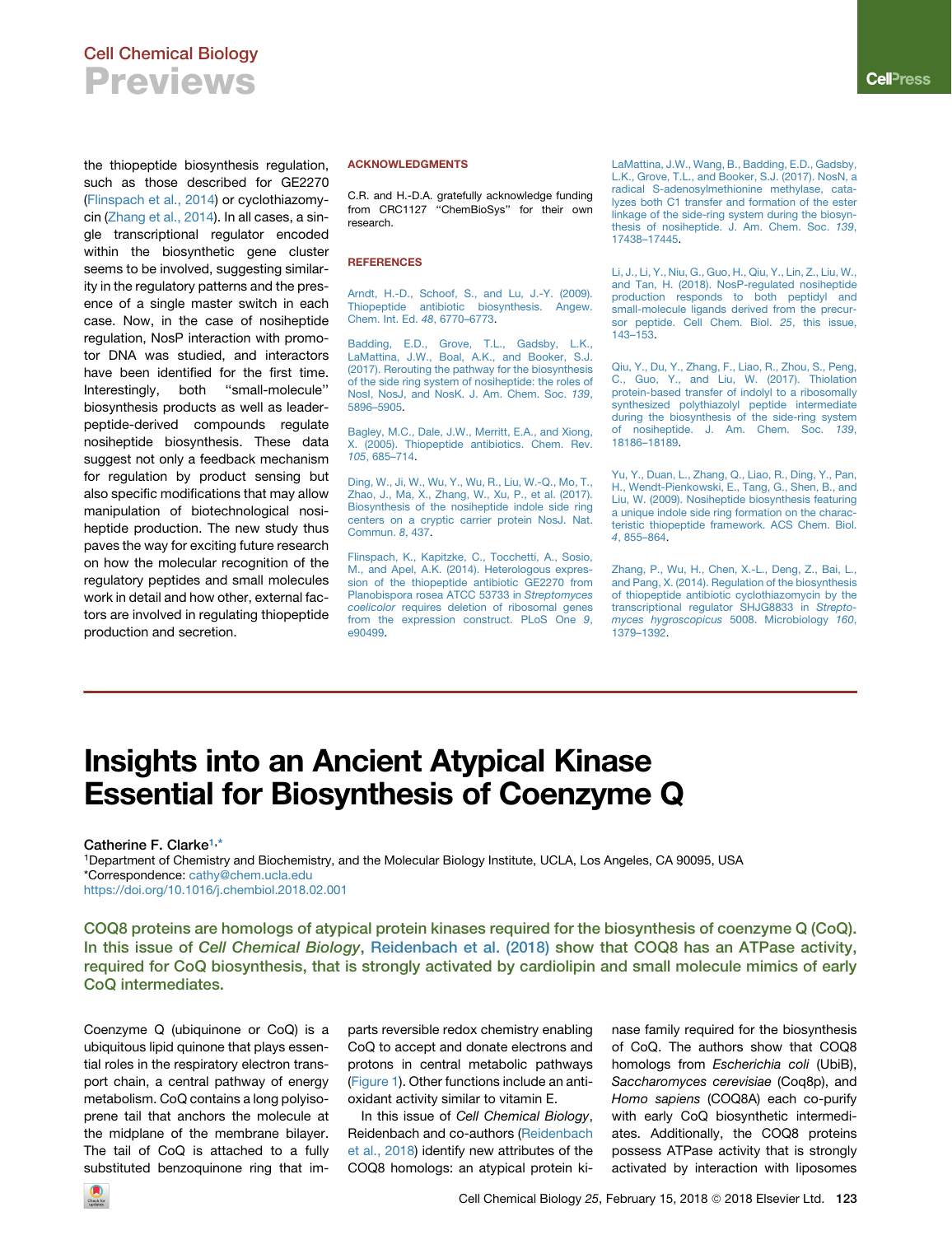<span id="page-1-0"></span>

### Figure 1. Coenzyme Q Is a Two-Part Molecule

The oxidized form of CoQ (CoQ the quinone) may be reduced via two steps to form the semiquinone radical (CoQH $\cdot$ ) and the hydroquinone (CoQH<sub>2</sub>). The long polyisoprenyl tail contains variable numbers of isoprene units (*S. cerevisiae*, n = 6; *E. coli*, n = 8; *H. sapiens*, n = 10).

containing cardiolipin and by small molecule phenols that mimic the structure of early CoQ intermediates. The authors also prepared an ATP analog-sensitive mutant of the yeast Coq8p (Coq8p-AS). This variant protein is active in CoQ synthesis in vivo, but inhibited by a cell-permeable compound that uniquely

accesses the roomier mutant active site, enabling fast-acting specific covalent modification and inhibition of the ATPase activity of Coq8p-AS. Their studies also show that the inhibition of the ATPase activity of Coq8p-AS halts *de novo* biosynthesis of CoQ and results in the build-up of the earliest yeast polyisopre-

## Cell Chemical Biology Previews

nylated intermediate, PPHB (3-polyisoprene-4-hydroxy benzoic acid). Their findings suggest that the COQ8 ATPase activity plays an essential role in CoQ biosynthesis via binding of the protein to cardiolipin-containing membranes and to early hydrophobic CoQ-intermediates. The resulting enhanced ATPase activity thus appears to be necessary for de novo CoQ biosynthesis. The mechanism connecting ATPase activity and CoQ biosynthesis, however, remains to be determined.

Elucidating the biosynthesis of CoQ has proved to be a surprisingly sticky problem ([Stefely and Pagliarini, 2017](#page-2-0)). The membrane-bound Coq polypeptides are unstable and difficult to assay in isolation, and the polyprenylated CoQ intermediates are extremely hydrophobic and not available commercially. Figure 2 depicts an overview of the biosynthesis of CoQ in yeast. Coq1p is required for the biosynthesis of the polyisoprenyl diphosphate tail, and Coq2p attaches the tail to the aromatic ring precursor 4-hydroxybenzoic acid. Coq3p and Coq5p catalyze *O*-methylation and *C*-methylation steps, respectively. Coq6p is required for the first hydroxylation step, and Coq7p performs the last hydroxylation step. Many



Coq4? Coq8? Coq9? Coq10? Coq11?

Figure 2. The Biosynthetic Pathway of CoQ in S. cerevisiae Is Mediated by the Coq Polypeptides Steps labeled as "Coq?" are catalyzed by yet-to-be characterized proteins, and the Coq polypeptides identified in the lower part of the panel have not been assigned specific enzymatic functions.